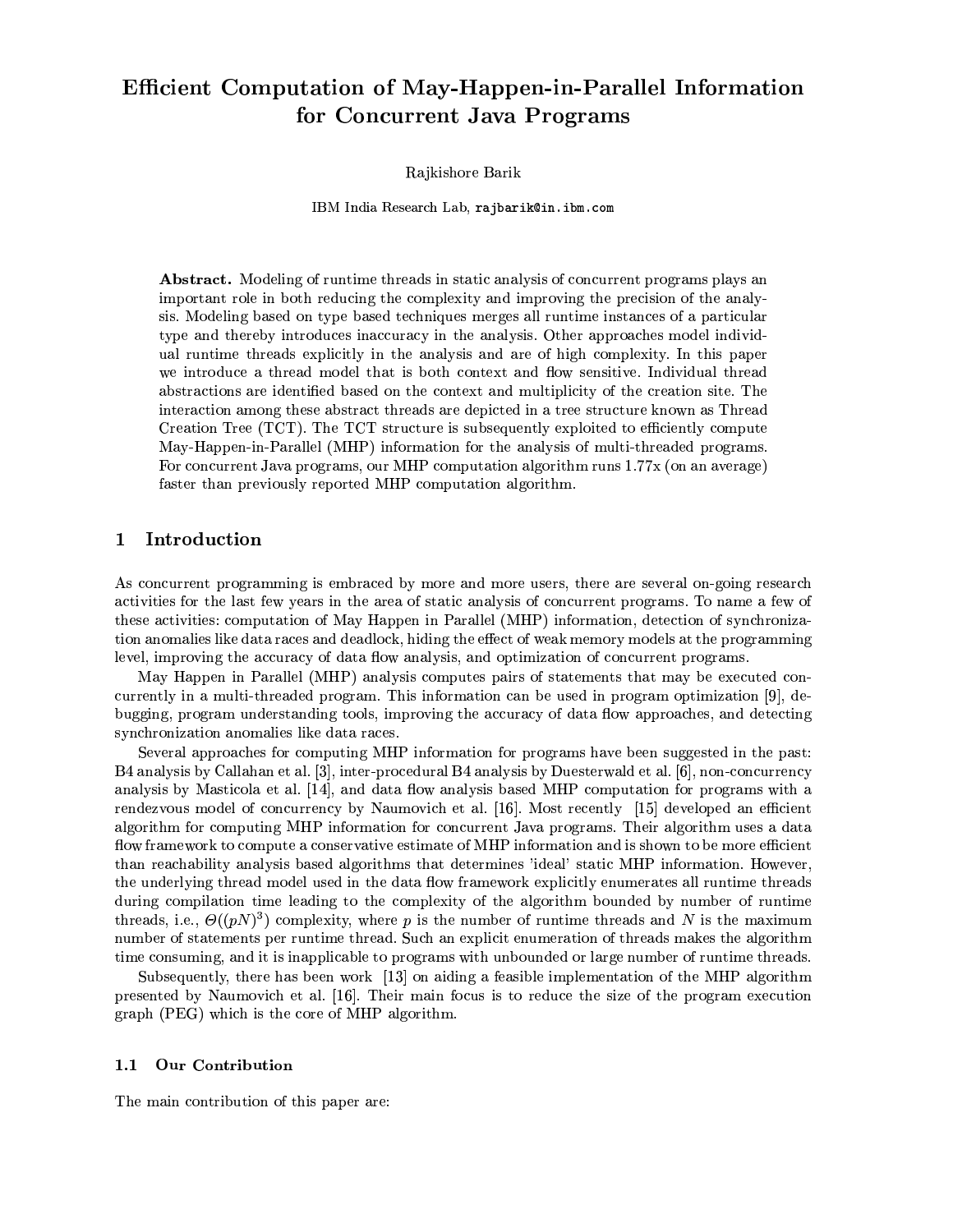- We introduce a static model of threads that is flow sensitive and context sensitive; this model is more precise than type based thread disambiguation used in previous approaches [20,18]; yet our model is capable of handling an indefinite number of runtime threads.
- We introduce a thread structure analysis and the concept of the *thread creation tree (TCT)*, which captures the start and join interactions among threads.
- We present an efficient algorithm that computes the MHP information at two levels: first at the thread level, then at the node level. The complexity of our algorithm is  $\Theta((kN)^2)$  where k is the number of thread abstractions and  $N$  is the maximum number of inter-procedural control flow graph nodes per thread abstraction.

Our results show that our MHP algorithm runs 1.77x faster than MHP algorithm presented by naumovich et al. [16] using our context and flow sensitive thread model.

### 1.2 Example

Figure 1 shows a sample program that updates a shared object of class Shared concurrently. Main thread creates two Task1 threads. These Task1 threads in turn create various Task2 threads. Note that modifications of the shared object in Task2 threads are synchronized. In addition, Task2 threads join back to Task1 threads without causing any exception.

For this example, the thread model presented by [15] considers 43 runtime threads explicitly during the static analysis; initial thread starting at main method, 2 Task1 threads, and each Task1 thread creating 20 Task2 threads. Management of such a huge number of runtime threads in the static analysis requires a lot of space and is computationally expensive.

However, the type based thread disambiguation model described in [20,18] considers only 3 thread abstractions during the analysis: initial thread starting at main method, one for Task1 thread and one for Task2 thread. This kind of modeling seems very efficient but does not produce precise results. To elaborate this: Let us consider the MHP information computation problem. The type based thread modeling concludes that the shared object access in Line 9 of Main thread may execute in parallel with the access in Line 24 of Task1. This is not always true as the same access in Line 24 for t2 instance of Task1 never executes in parallel with Line 9 of Main thread (as t2 is started after Line 9 has finished execution). Additional machinery has to be built into these type based techniques to obtain such precise results.

#### Flow and Context Sensitive Thread Model  $\bf{2}$

#### Abstract thread  $2.1$

An abstract thread is a compile time entity that corresponds to a call of the Thread: start method in a certain context. Contexts are determined along a symbolic execution of the whole program [18]. In this paper, we use the terms *thread* and *abstract thread* interchangeably; if we refer to *runtime* threads, we note that explicitly.

An abstract thread  $t_i$  might correspond to one or multiple runtime threads. In cases where the static analysis can determine that an abstract thread  $t_i$  is not started in a loop or recursion (and the creator thread is itself unique),  $t_i$  has a unique runtime correspondence, and the predicate is Unique  $[t_i]$  holds.

In the example of Figure 1, our thread model computes 7 different abstract threads: thread corresponding to the main method denoted as  $t_0$ , Task1 thread in Line 8 denoted as  $t_1$ , Task2 thread started in Line 28 of  $t_1$  denoted as  $t_3$ , Task2 thread started in Line 37 of  $t_1$  denoted as  $t_4$ , Task1 thread started in Line 11 denoted as  $t_2$ , Task2 thread started in Line 28 of  $t_2$  denoted as  $t_5$ , and Task2 thread started in Line 37 of  $t_2$  denoted as  $t_6$ . The abstract thread  $t_1$  started in line 8 is unique because the creator thread (main) is unique, and the start site is not executed in a loop/recursion. The abstract thread  $t_3$ created in line 28, in contrast is not unique, because it is started inside a loop.

#### **Program Representation** 3

In this section, we describe other data structures that are necessary for performing MHP analysis on concurrent programs. The thread creation graph (TCG) data structure depicts various start-join interactions among abstract threads and is used to develop an efficient algorithm for MHP.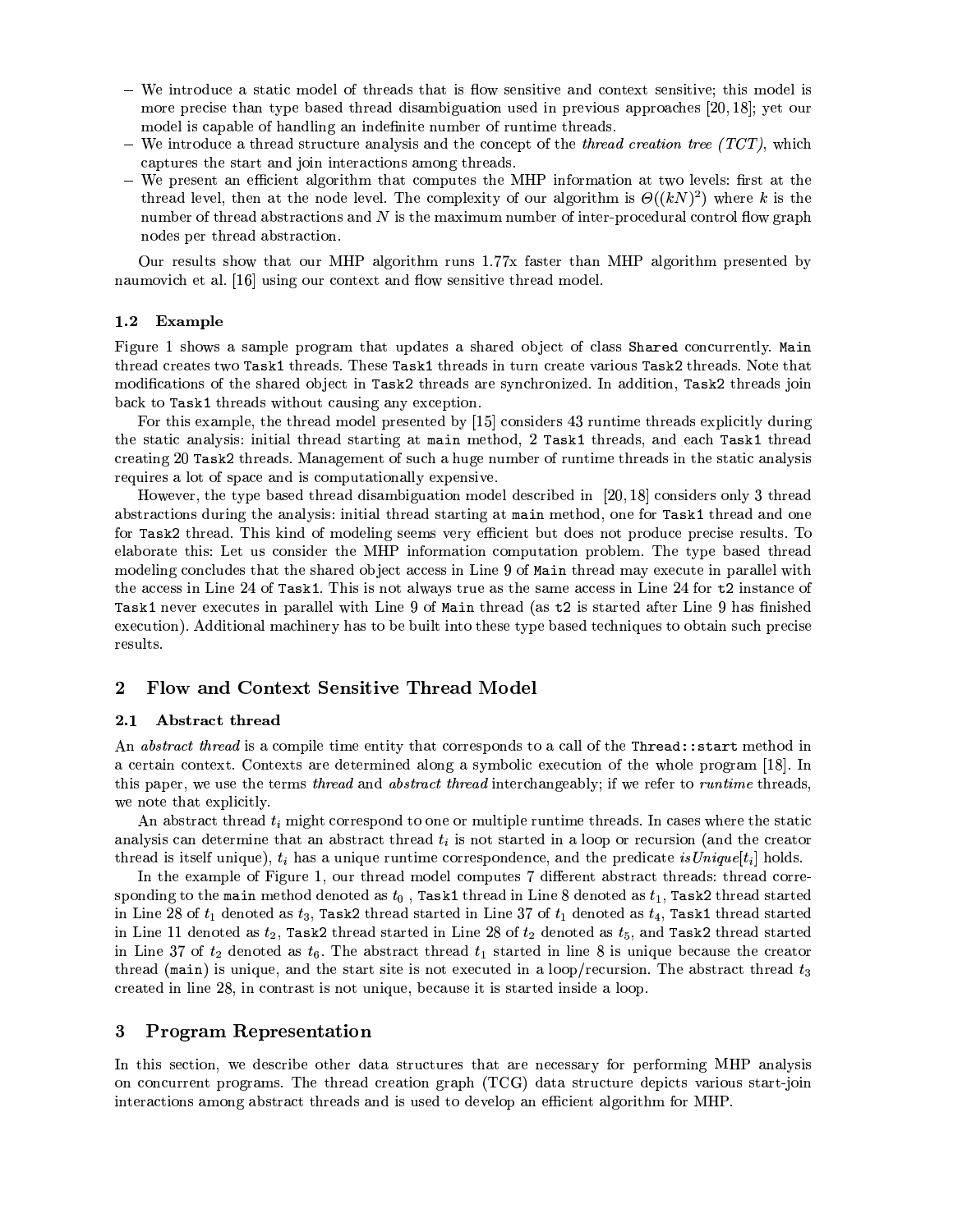```
1 class Shared { int field=0; }
                                                             22 class Task1 extends Thread {
\overline{2}class Main { \begin{array}{ccc} 23 & \text{public void run() } \{ \end{array}3
    guestatic Shared s; https://www.fathermole.com/static Shared symmetry and static state of 24 Main.s.field++;
£public static void main(String[] args){ 25 >¨4
ª\blacksquare . The first intervals in the first intervals in the first intervals \blacksquare ; is strongly in the first intervals \blacksquare\epsilons.field++; 27 ta[i] = new Task2();\overline{7} .GtGu.a 28 ta[i].start(); \frac{1}{5} // t3, t5
¯\mathcal{L} , and \mathcal{L} are \mathcal{L} and \mathcal{L} are \mathcal{L} and \mathcal{L} are \mathcal{L} and \mathcal{L} are \mathcal{L} and \mathcal{L} are \mathcal{L} and \mathcal{L} are \mathcal{L} and \mathcal{L} and \mathcal{L} are \mathcal{L} and \mathcal{L} an
³\frac{1}{2} , the sympath is found in the sympath of \frac{1}{2} is the sympath in the sympath in the sympath in the sympath in the sympath in the sympath in the sympath in the sympath in the sympath in the sympath in the sym
10
     Thread t2 = new Task1(); 31 ta[i].join();11
     t2.start(); // t2 32 }
12
     s.field++; 33 Main.s.field++;
13 }
                                                              34 Thread tb= new Thread [10];
14}
                                                             35 for(int i=0; i<10; i++) {
 ªá>u:K6uiz%a>::r|lK>wtGu.@ :¬ xQ§[ym¨Ñ|".«6ukz%, x¡
16
   public void run() { \begin{array}{ccc}37 & t \text{ b}[i].\text{start}(); \end{array} // t4, t6
17
     synchronized(Main.s){ 38 }
18
      Main.s.field++; \begin{array}{ccc} 39 & \text{for (int i=0; i<10; i++)} \end{array}19
     \} \qquad \qquad 40 \qquad \qquad \text{tb[i].join();}20 }
              the control of the control of the control of the control of the control of the control of the control of the co
                                                              41}
-
     £" 
                                                              43 }
```
Fig. 1. Example program.

### Å <sup>ë</sup> <sup>Æ</sup>ðGiÇU.d`eµSï+ðGï=ZÈïiÉËÊ%G6Ìd

The control-flow structure of an abstract thread  $t_i$  is represented in an intra-thread control flow graph ²³ª°ºê/´¼+J^¢ TS¢X¼4Í" FÎ|ϲq <sup>s</sup> ´¢7Í FÎ|Ï²©q <sup>s</sup> ´5ÐÒÑÓ²©q <sup>s</sup> ´hÔÖÕ²©q <sup>s</sup> ´Ø× «NTrRoT²Õ²©q <sup>s</sup> ´)TPSoTrL)oNQTJX`oRiEG¡[RoPTrRiE6E6Q½J`oTrRO¡ procedural control flow edges of abstract thread  $t_i$ , and  $V(t_i)$  comprises of the following types of nodes:

- $H\mathcal{C}\mathbf{F}(t)$  refers to the set of shared read access (got (lead of shared reference  $\mathsf{fold}(v_1, v_2, \ldots, v_n)$  $t_i$ .
- $-ASS(t_i)$  refers to the set of shared write access (put/store of shared reference/field/array) nodes in  $t_i$ .
- $-P\text{ }NEW(t_i)$  refers to the set of allocation nodes in  $t_i$ .
- $\textit{BEGIN}(t_i)$  refers to the set of method entry nodes in  $t_i$ .
- $END(t_i)$  refers to the set of method exit nodes in  $t_i$ .
- =  $ENTRY(t_i)$  refers to the unique thread entry node for  $t_i$ .
- $EXTT(t_i)$  refers to the unique thread exit node for  $t_i$ .
- <sup>ò</sup> QÙÛã0 ²©qs[´¦RoT¹TRiL¦oPoNT'LoTPSESQLIURUEbkWoNQRoTES LIiE6RoWQPKTrLWJXáqso¢
- $CIOIN(t_1)$  refers to the set of abstract thread join nodes in t
- $\overline{CATL(t)}$  refers to the set of method call nodes in t.
- $\Lambda$  COUUD  $F(t)$  refers to the set of menitor enter podes in t
- $\overline{E} = RELEASE(t.)$  refers to the set of monitor exit nodes in t.

 $V(t_i)$  contains two special nodes:  $ENTRY(t_i)$  and  $EXIT(t_i)$ . There is an edge from  $ENTRY(t_i)$  to  $E$  and  $E$  is the contract on the contract of  $\mathbb{R}$  . The contract of  $\mathbb{R}$  is the contract of  $\mathbb{R}$  is the contract of  $\mathbb{R}$  is the contract of  $\mathbb{R}$  is the contract of  $\mathbb{R}$  is the contract of  $\mathbb{R}$ exit the thread.

 $\bm{\varPi}(t)$  sourcesting the first second contract the first order  $\bm{\varPi}$  and  $\bm{\varPi}$  and  $\bm{\varPi}$  and  $\bm{\varPi}$  and  $\bm{\varPi}$  and  $\bm{\varPi}$  and  $\bm{\varPi}$ control flow edges do not comprise of subsequent thread creation edges from  $t_i$ .

Certain statements need not be represented in the ICFG, e.g., statements that only have a thread- $\log_{10}$  effect. This includes access nodes (HSF)  $ASS$ ) that operate on thread local objects (the underlying object model and analysis for determining thread locality is presented in  $[5, 18]$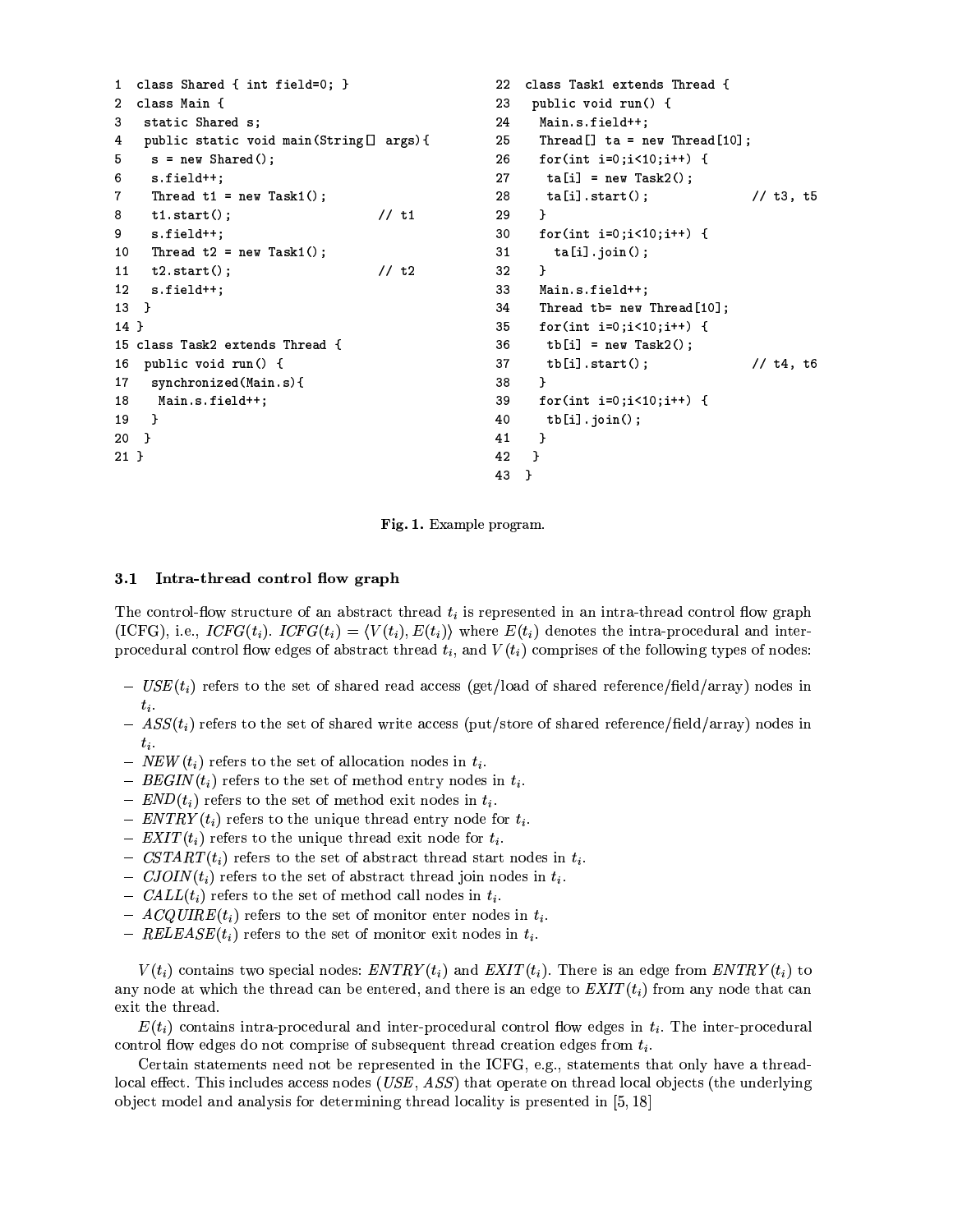Figure 2 shows the inter-procedural control flow graph for the main abstract thread of the example program. Each node in the figure is annotated with the object/field it accesses.  $CSTART[t_1]$  and CSTART[t<sub>2</sub>] nodes represent the invocation of abstract threads  $t_1$  and  $t_2$  respectively. Note that there is no inter-procedural control flow edge connecting the node  $\text{CSTART}[t_1]$  to  $\text{ICFG}(t_1)$ .

Let the creation node of an abstract thread  $t_j$  in  $t_i$  is denoted as  $CSTART(t_i, t_j)$ , i.e.,  $CSTART(t_i, t_j) \in$  $CSTART(t_i)$ . There is no inter-procedural control flow edge from  $t_i$  to  $t_j$  in  $ICFG(t_i)$ . Similarly, the join node of an abstract thread  $t_j$  in  $t_i$  is denoted as  $CJOIN(t_i, t_j)$ .



Fig. 2. Inter-procedural control flow graph (ICFG)

### 3.2 Must-join

A common pattern in parallel programs is that some threads create subsidiary threads and later join those. We capture this information using the concept of a *must-join* abstract thread. Let  $CSTART(t_i, t_i)$ be the node where abstract thread  $t_j$  is created in  $t_i$ . Let  $CJOIN(t_k, t_j) \in V(t_k)$  be the node where abstract thread  $t_j$  is joined.  $t_j$  is then termed as a *must-join* abstract thread if  $t_i = t_k$  and  $CJOIN(t_i, t_j)$ postdom  $CSTART(t_i, t_j)$ .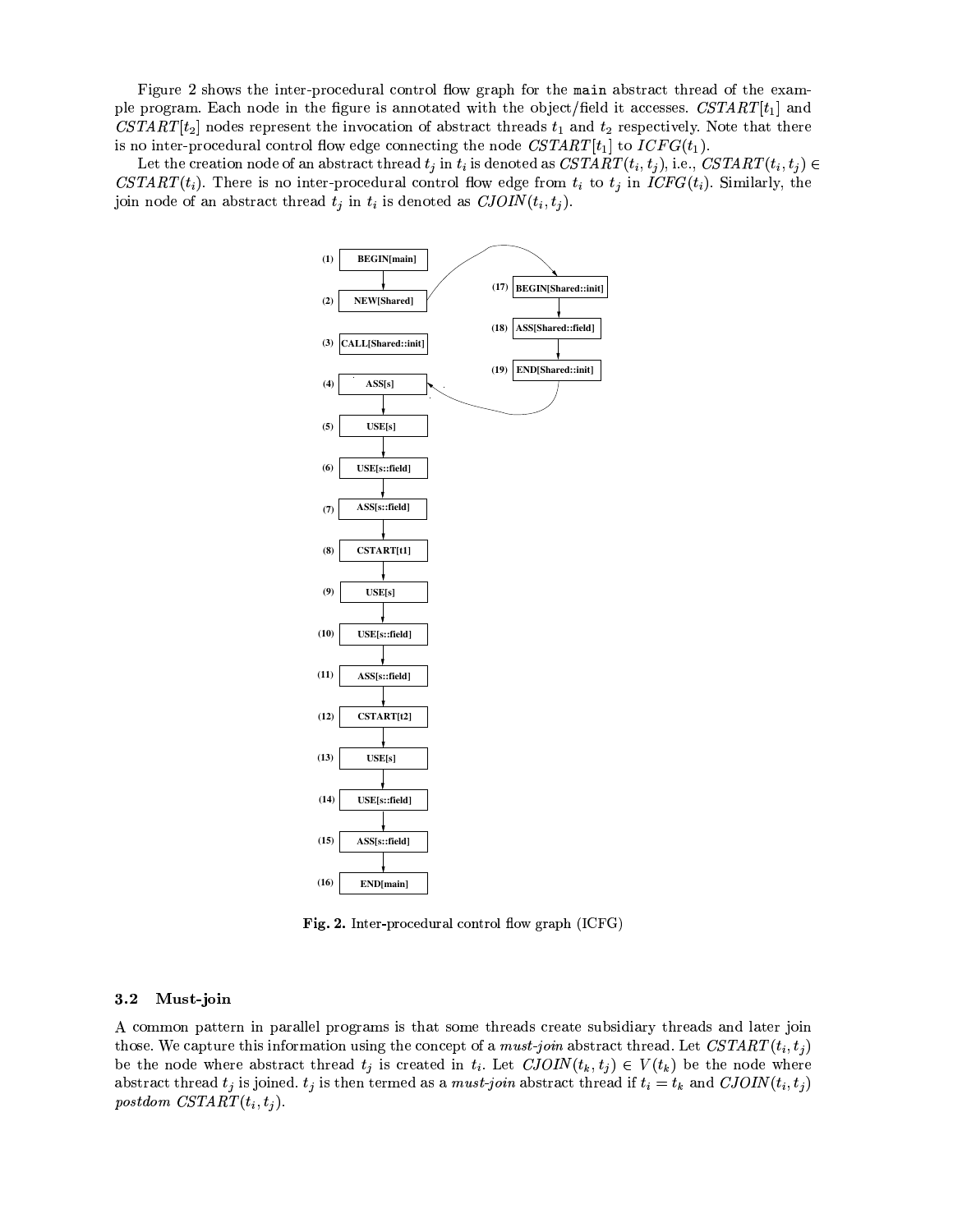#### Thread Creation Tree (TCT)  $3.3$

Threads can be structured according to their start-relationships. The thread creation tree  $(TCT)$  encodes this information: Abstract threads are represented as nodes, edges encode the start relation. The main thread constitutes the root, threads started by the main thread are found at the first hierarchy level etc..

The must-join information for each node in the TCT is encoded using a predicate  $m$ *join*, i.e.,  $m$ *join*[ $t_i$ ] = true if  $t_i$  is a must-join abstract thread.



Fig. 3. Thread Creation Tree.

The TCT for the program in Figure 1 is given in Figure 3.  $t_1$  and  $t_2$  are colored black as they do not join the main abstract thread  $t_0$ , i.e.,  $mjoin[t_1] = mjoin[t_2] = false$ .

The specific case of a mutual thread creation inside a recursion, might lead to an unbounded TCT. We detect this case and resolve it by combining the involved abstract threads. For example, abstract thread  $t_i$  creates  $t_j$ : Both  $t_i$  and  $t_j$  have the same static thread type. Since there is recursion involved in the static types of  $t_i$  and  $t_j$ , the TCT will be unbounded. To handle this, we add only one node to the TCT with ICFG as the ICFG of  $t_i$ . The number of runtime instances of the added node in the TCT is not unique. The must-join information of the added node is set based on must-join information of  $t_i$ or  $t_i$ . In general, if a set of static types are involved in mutual recursion, we create a single node for the same in TCT. The ICFG of this node is created by combining ICFG of all the involved static types (details described in Appendix A).

#### MHP computation 4

Given all abstract threads of a program, their ICFGs and the TCT, we compute nodes which may potentially execute in parallel, *i.e.*, MHP information. This computation is performed at two levels: first at the abstract thread level and then at node level. At the abstract thread level, MHP computes pairs of abstract threads that may potentially execute in parallel. This is coarse-grained MHP information. Node level MHP refines this information by considering the individual statements and control-flow structure of threads that are identified as MHP at the thread-level. Since we are doing a compile time approximation of MHP (considering every control flow path), the MHP information we compute is a conservative superset of what actually happens at runtime.

Apart from ordering criteria among threads due to thread start and join, locks are also commonly used to order the execution among threads. We conservatively compute the locks statically using the following manner: In Java, locks are used in a scoped manner. Locks held during an access statement are recorded during the creation of the ICFG and associated with the corresponding node. We define  $|locks[v_i^m]|$  as the set of objects that are locked while executing any node  $v_i^m \in V(t_i)$ . Nodes that execute in the context of a common unique lock cannot execute concurrently.

Our MHP analysis is based on graph algorithms like reachability and dominance. We write  $x \stackrel{*}{\rightarrow} y$ to indicate a directed path from start node  $x$  to end node  $y$ . A null path is a path whose start node and end node are the same, i.e., a single node. A non-null path from x to y is written as  $x \stackrel{+}{\rightarrow} y$ . This path definition applies to both ICFG and TCT.

A directed path  $t_1 \stackrel{*}{\rightarrow} t_n$  in the TCT is called a *must-join path* if all the nodes that lie on the path from  $t_1$  to  $t_n$  are must-join abstract threads, i.e.,  $mjoin[t_i] = \text{true}, \forall i = 1, \dots, n$ . For example, the path  $t_0 \stackrel{+}{\rightarrow} t_1 \stackrel{+}{\rightarrow} t_3$  in Figure 3 is not a must-join path as  $mjoin[t_1] = false$ .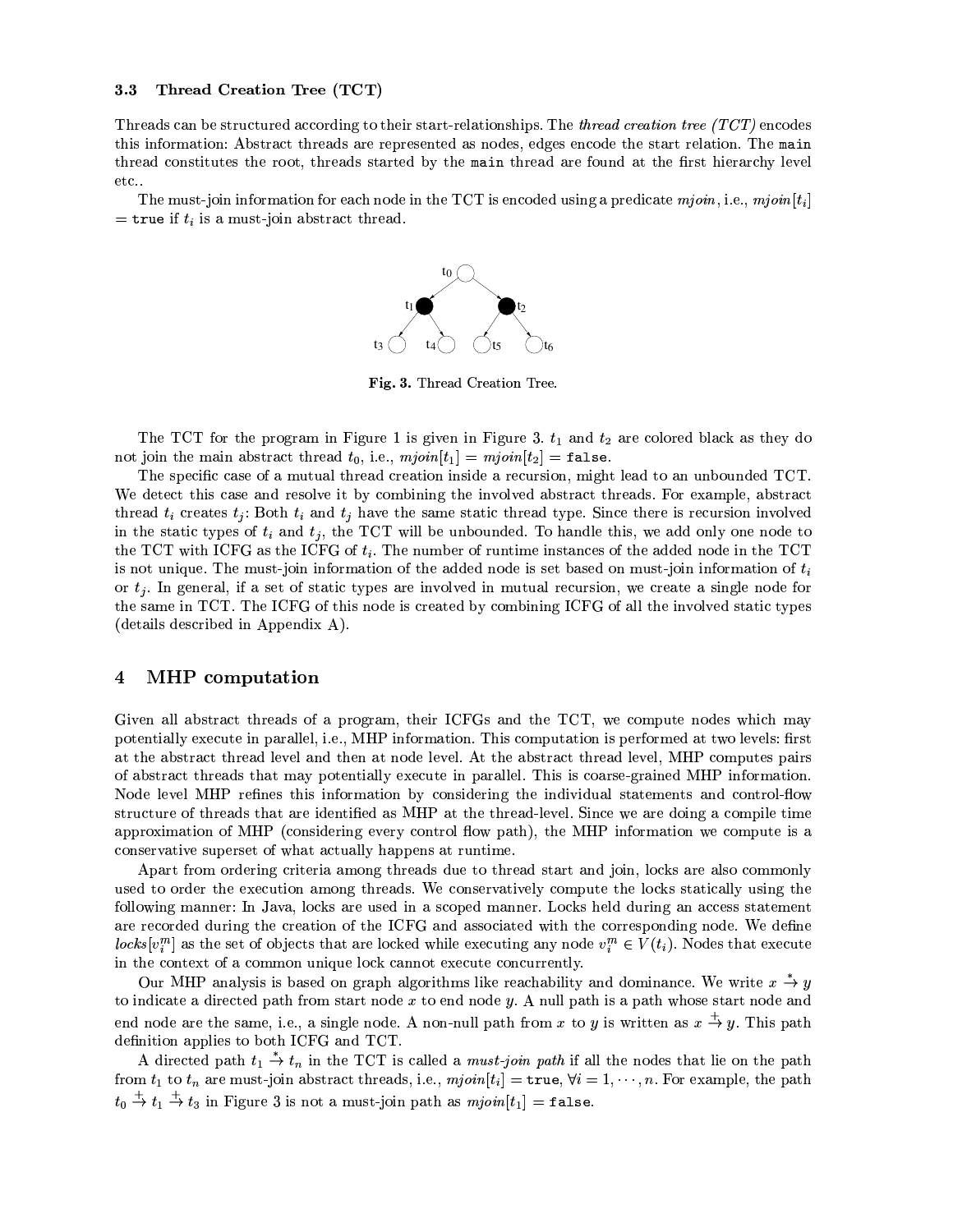The dominance relation between two nodes in the ICFG is represented by *dom*. Further, we denote node dominance as  $dom_{v^m}[v_i^n]$  that consists of all nodes that lie on all possible directed paths from  $v_i^m \in V(t_i)$  to  $v_i^n \in V(t_i)$  in *ICFG* $(t_i)$ .

#### Thread level MHP  $4.1$



Fig. 4. Thread level MHP.

Thread level MHP computes pairs of abstract threads that may execute in parallel. It exploits the rooted tree structure of the TCT to determine such information.

Let  $\|_t$  denote the MHP relation between two abstract threads. The ancestors of an abstract thread  $t_i$ in the TCT are represented in a set anc( $t_i$ ). child and parent represent the child and parent relationship in the TCT. Let  $yca(t_i, t_j)$  denote the youngest common ancestor of  $t_i$  and  $t_j$  in TCT. Let  $canc(t_i, t_j)$ be the child of the abstract thread  $t_i$  that is either  $t_j$  itself or an ancestor of  $t_j$ . Mathematically,

$$
yca(t_i, t_j) = \left\{ t_k \mid \begin{array}{l} t_k \text{ is the youngest common} \\ \text{ancestor of } t_i \text{ and } t_j \end{array} \right\}
$$

$$
canc(t_i, t_j) = \begin{cases} t_j, & \text{if } t_j = child(t_i) \\ child(t_i), & \text{if } child(t_i) \in anc(t_j) \\ \text{nil} & \text{otherwise} \end{cases}
$$

Computation of thread level MHP is conservative. If an abstract thread  $t_i$  is an ancestor of another abstract thread  $t_j$ , then we conservatively assume that  $t_i$  and  $t_j$  run in parallel with each other, i.e.,  $t_i||_{t}t_j$ . Further refinement to this MHP information is done in node level MHP in which we consider fine-grained statement level parallelism.

$$
t_i||_t t_j = \text{true} \quad \text{if } t_i \in \text{anc}(t_j) \text{ or } t_j \in \text{anc}(t_i)
$$

Apart from the above conservative case, all other possible cases to determine if any two TCT nodes  $t_i$  and  $t_j$  may execute in parallel are presented below. For compact representation of the cases we denote the youngest common ancestor of  $t_i$  and  $t_j$  as  $t_{yca}$ , i.e.,  $t_{yca} = yca(t_i, t_j)$ .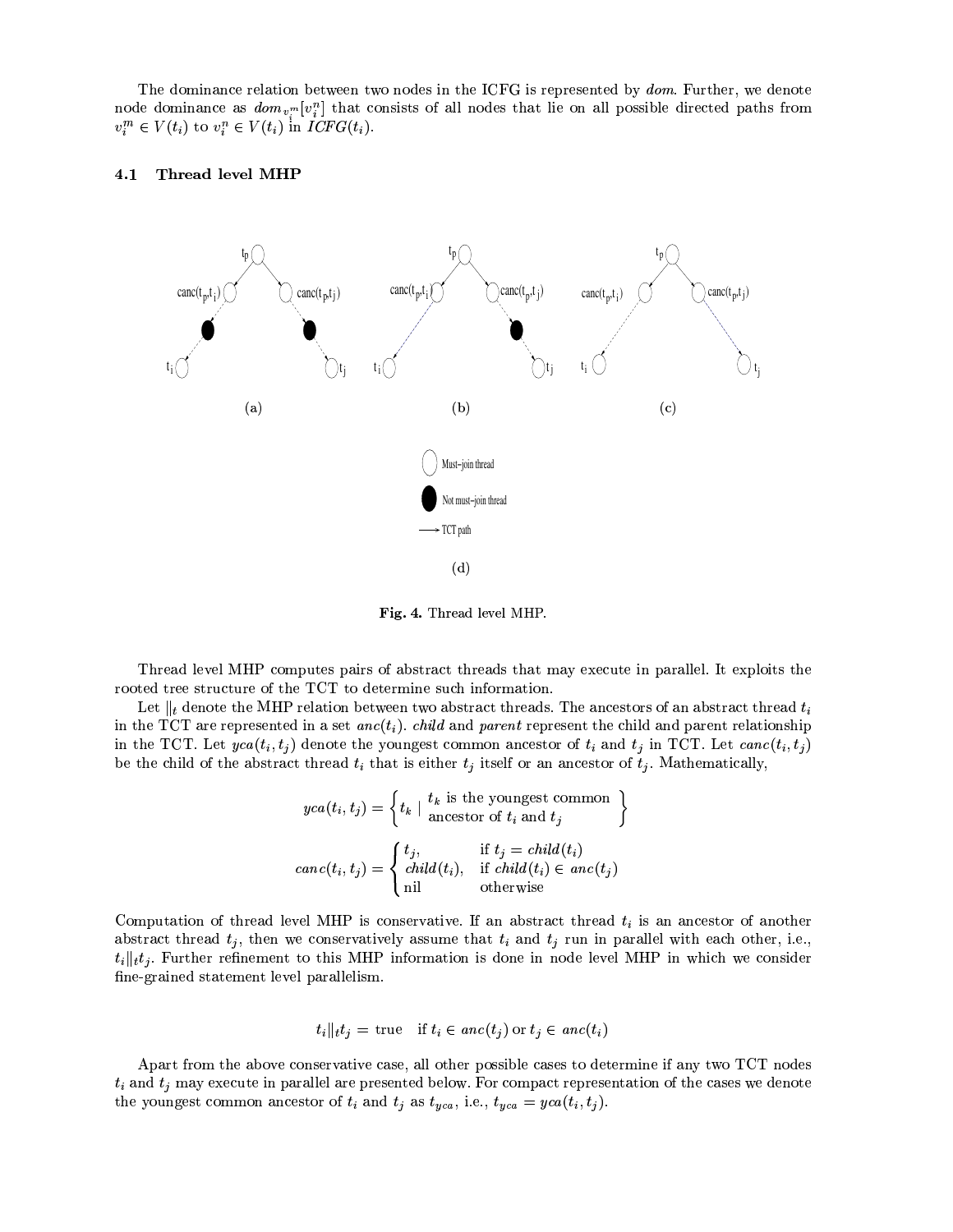- Case 1: Let us consider the case where neither the TCT path  $canc(t_{yca}, t_i) \stackrel{*}{\rightarrow} t_i$  nor the TCT path  $canc(t_{vca}, t_i) \stackrel{*}{\rightarrow} t_i$  is a must-join path. The TCT for this case is shown in Figure 4(a).  $t_i$  and  $t_j$  may execute in parallel, if at least one of the following conditions holds: (1) their common parent  $t_{uca}$  is not unique, or (2) both threads  $canc(t_{vca}, t_i)$  and  $canc(t_{vca}, t_i)$  may be started in some control-flow in  $ICFG(t_{uca})$ . This case is mathematically presented in Table 1.



- Case 2: Let us consider the case where the TCT path  $canc(t_{yca}, t_i) \stackrel{*}{\rightarrow} t_i$  is a must-join path and the TCT path  $canc(t_{yca}, t_j) \stackrel{*}{\rightarrow} t_j$  is not a must-join path. This case is shown in Figure 4(b).  $t_i$  may execute in parallel with  $t_j$  if at least one of the following conditions holds: (1)  $t_{yca}$  has multiple runtime instances, (2) there is a control-flow path from  $CSTART(t_{yca}, canc(t_{yca}, t_j))$  to  $CSTART(t_{yca},canc(t_{yca},t_i))$  in  $ICFG(t_{yca})$ , or (3) there is a control-flow path from  $CSTART(t_{yca},canc(t_{yca},t_i))$ to  $CSTART(t_{yca},canc(t_{yca},t_j))$  without  $CJOIN(t_{yca},canc(t_{yca},t_i))$  in  $ICFG(t_{yca})$ . This case is mathematically presented in Table 2.



**Case 3:** Let us the consider the case where the TCT paths  $canc(t_{yca}, t_i) \stackrel{*}{\to} t_i$  and  $canc(t_{yca}, t_j) \stackrel{*}{\to} t_j$ are must-join paths. This case is shown in Figure 4(c).  $t_i$  may execute in parallel with  $t_j$  if at least one of the following conditions holds: (1)  $t_{yca}$  has multiple runtime instances, (2) there is a control-flow path from the CSTART( $t_{yca}$ , canc( $t_{yca}$ ,  $t_j$ )) to CSTART( $t_{yca}$ , canc( $t_{yca}$ ,  $t_i$ )) without the  $CJOIN(t_{yca},canc(t_{yca},t_j))$  in  $ICFG(t_{yca})$ , or (3) there is a control-flow path from  $CSTART(t_{yca},canc(t_{yca},t_i))$ to  $CSTART(t_{wca}, canc(t_{wca}, t_i))$  without the  $CJOIN(t_{wca}, canc(t_{wca}, t_i))$  in  $ICFG(t_{wca})$ . This case is mathematically presented in Table 3.

Consider our example program and its corresponding  $TCT$  in Figure 3.  $t_3$  cannot execute in parallel with  $t_4$  because abstract thread  $t_3$  joins  $t_1$  before abstract thread  $t_4$  is started. Similarly  $t_5$  can never run in parallel with  $t_6$ . However, all other pairs of abstract threads may run in parallel with each other.

### 4.2 Node level MHP

Thread level MHP  $\|_t$  is a coarse grained approximation of MHP information, because all statements of a thread are subsumed and given the same MHP information. MHP information among statements from threads  $t_i$  and  $t_j$  can be refined further at the node level in the case where either  $t_i$  is an ancestor of  $t_i$  or  $t_i$  is ancestor of  $t_i$  in TCT.

Consider our example program and its corresponding TCT in Figure 3. Thread level MHP computation computes that  $t_1||_t t_3$ . This suggests that all statements of threads  $t_1$  occur in parallel with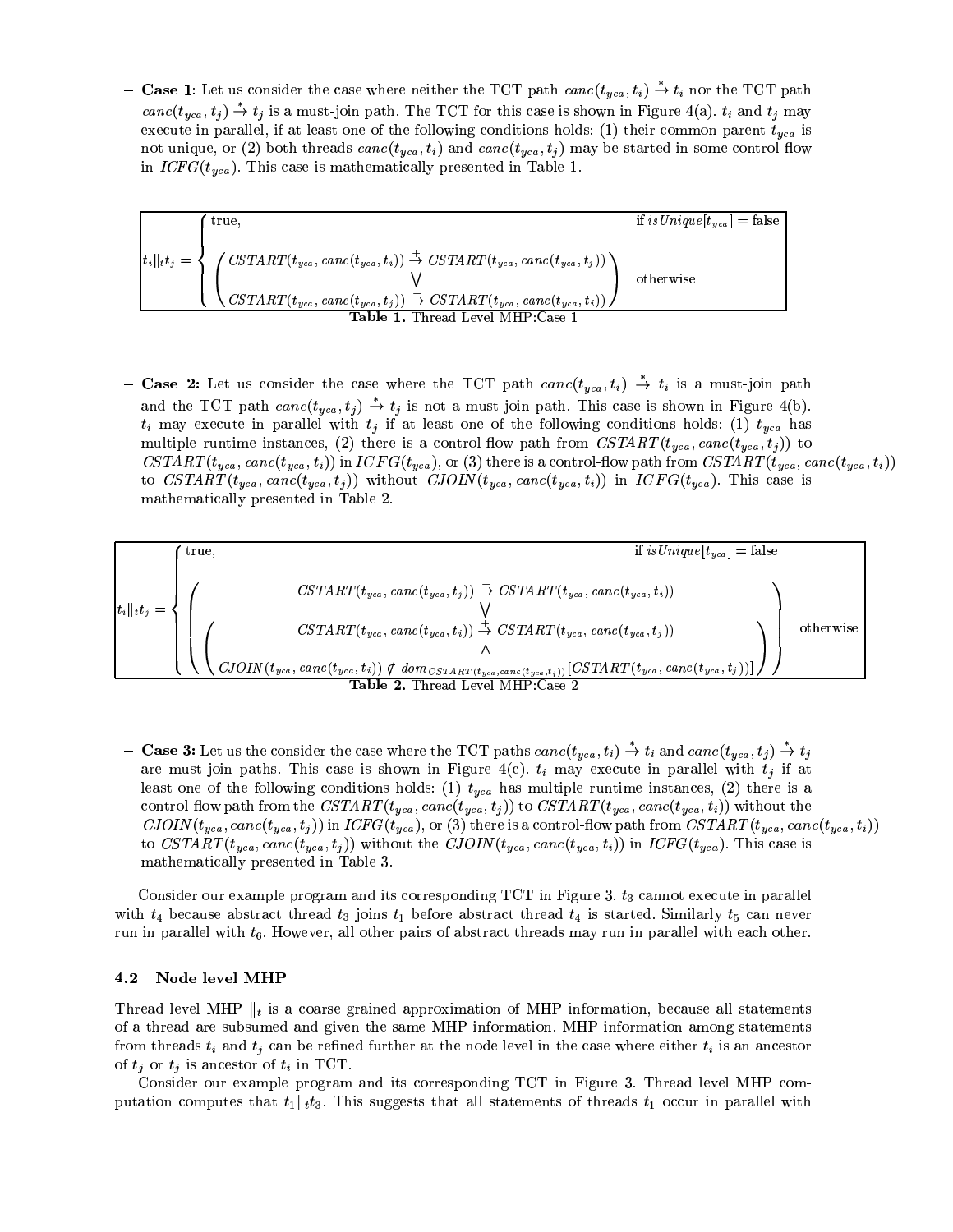

Table 3. Thread Level MHP:Case 3



Fig. 5. Node level MHP.

statements in thread  $t_3$ , i.e.,  $t_1 \parallel_t t_3$ . However, the ICFG nodes corresponding to statement 33 in  $t_1$  will never run in parallel with ICFG nodes corresponding to statement 18 of  $t_3$ . This is because the abstract thread  $t_3$  terminates before thread  $t_1$  executes statement 33.

We use the symbol  $\parallel_n$  to denote node level MHP information between two ICFG nodes. Let  $t_i$  and  $t_j$  be two abstract threads such that  $t_i \in anc[t_j]$ . All possible cases to determine if any two ICFG nodes  $v_i^m$  and  $v_i^n$  may execute in parallel are presented below:

**Case 1:** Let us the consider the case where the TCT path  $canc(t_i, t_j) \rightarrow t_j$  is not a must-join path. This case is shown in Figure 5(a).  $v_i^m$  may execute in parallel with  $v_i^n$  if at least one of the following conditions holds: (1)  $t_i$  has multiple runtime instances, or (2) there is a control-flow path from  $CSTART(t_i, \text{canc}(t_i, t_j))$  to  $v_i^m$  in  $ICFG(t_i)$ . This case is mathematically presented in Table 4.

|                                                                                                                                                                                                                                                                                                                                                                                                                |  | if is $Unique[t_i] = false$ |  |
|----------------------------------------------------------------------------------------------------------------------------------------------------------------------------------------------------------------------------------------------------------------------------------------------------------------------------------------------------------------------------------------------------------------|--|-----------------------------|--|
|                                                                                                                                                                                                                                                                                                                                                                                                                |  |                             |  |
| $\begin{aligned} \text{L}_{\mathscr{A}_{i}} \cdot   _{n} v_{j}^{n} &= \left\{ \begin{array}{l} \text{true}, \ \text{CSTART}(\underline{t}_{i}, \text{cancel}(t_{i}, \underline{t}_{j})) \rightarrow v_{i}^{m} \quad \text{otherwise}, \ \text{CSTART}(\underline{t}_{i}, \text{cancel}(t_{i}, \underline{t}_{j})) \rightarrow \text{CFT} \end{array} \right. \end{aligned}$<br>Table 4. Node Level MHP: Case 1 |  |                             |  |

- Case 2: Let us the consider the case where the TCT path  $canc(t_i, t_j) \rightarrow t_j$  is a must-join path. This case is shown in Figure 5(b).  $v_i^m$  may execute in parallel with  $v_i^n$  if at least one of the following conditions holds: (1)  $t_i$  has multiple runtime instances, or (2) there is a control-flow path from  $CSTART(t_i, canc(t_i,t_j))$  to  $v_i^m$  without the  $CJOIN(t_i, canc(t_i,t_j))$  in  $ICFG(t_i)$ . This case is mathematically presented in Table 5.

To summarize the MHP information based on thread level and node level, let  $\parallel$  denote the generic MHP information between any two nodes  $v_i^m \in V(t_i)$  and  $v_i^n \in V(t_j)$ . Then the condition under which  $v_i^m$  may execute in parallel with  $v_i^n$  is given in Table 6. Besides the thread and node level MHP relations, the condition also accounts for ordering through common lock protection and concurrency among nodes of abstract threads that are not unique.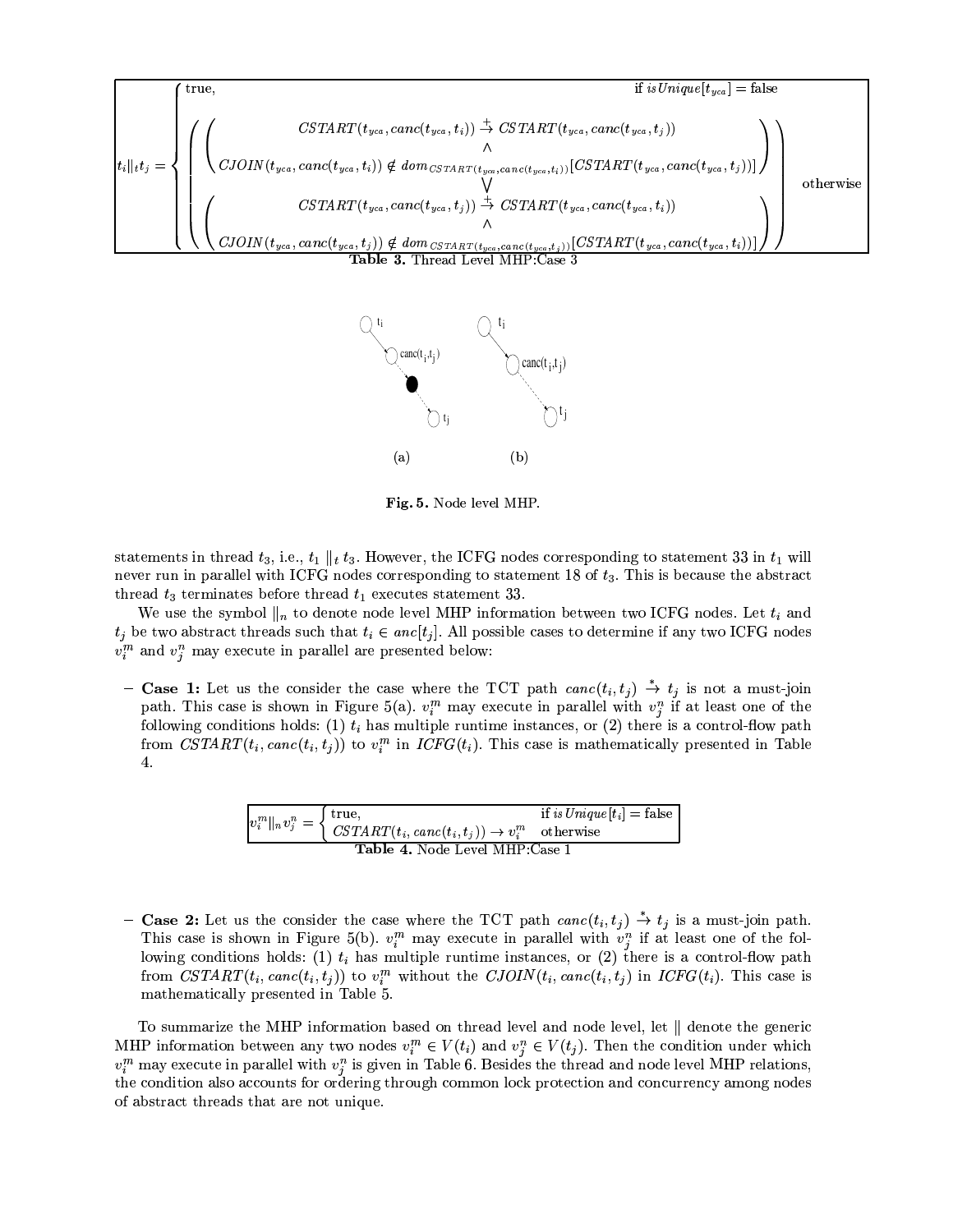

| $v_i^m\ v_j^n = \langle$                       | $(loc\kappa s[v_i] + loc\kappa s[v_i]) = \mathbf{v},$<br>$(locks[v_i^m] \cap locks[v_j^n]) = \emptyset$<br>$(t_i  _t t_j) \wedge (v_i^m  _n v_i^n)$ | If $i_i = i_j$ and is <i>Unique</i> $(i_i) =$ Taise<br>otherwise |  |  |
|------------------------------------------------|-----------------------------------------------------------------------------------------------------------------------------------------------------|------------------------------------------------------------------|--|--|
| <b>Table 6.</b> Final MHP computation formula. |                                                                                                                                                     |                                                                  |  |  |

The skeleton of the MHP algorithm is provided in Algorithm 1. Step 1 computes the abstract threads and their ICFGs along a symbolic program execution [18]. Step 3 computes *postdom* relation which is necessary to determine if the abstract thread is a must-join abstract thread or not. Step 4 finds out all possible execution paths in the ICFG. Step 5-7 compute node dominance with respect to various CSTART nodes in the abstract thread. Step 8 adds a TCT node along with its must-join information. Step 10 computes all possible must-join chains and also computes youngest common ancestor information for each pair of nodes in TCT. This can be obtained by performing a bottom-up traversal of the TCT. Steps 11-20 compute MHP information between every pair of nodes across all abstract threads using the equation given in Table 6. Since MHP information between a pair of nodes is symmetric, we carefully choose  $t_j$  in step 12 so as to reduce the number of comparisons.

Algorithm 1 MHP computation.

1: Perform a symbolic execution over the whole program to identify various abstract threads and their ICFGs.

- 2: for every abstract thread  $t_i$  in the program do
- $3.$ Compute  $\textit{postdom}(v_i^m)$  for each  $v_i^m \in V_i$ .
- $\overline{4}$ : Compute reachability information  $(\rightarrow)$  for every pair of nodes in  $V_i$ .
- $5:$ for every child abstract thread  $t_i$  created by  $t_i$  do
- $6:$ Compute  $dom_{\text{CSTART}(t_i, t_i)}[v_i^m]$  for each  $v_i^m \in V_i$ .
- $7:$ end for
- $8:$ Add appropriate node to TCT.
- 9: end for
- 10: Compute must-join chains and gather youngest common ancestor information for every pair of nodes in TCT.
- 11: for all abstract thread  $t_i$  do
- 12. for all abstract thread  $t_i$  do
- for all  $v_i^m \in V_i$  do 13.
- $14:$ for all  $v_i^n \in V_j$  do
- $15.$ Determine  $v_i^m || v_i^n$  using Table 6.
- 16. end for
- end for  $17:$
- 18. end for
- 19 end for

#### 4.3 Complexity analysis

Let k be the total number of abstract threads. Let N be the total number of ICFG nodes per abstract thread. Step 3 can be computed in  $\Theta(N^2)$  time using the algorithm suggested by Alstrup et al. [2]. Reachability information in Step 4 can be computed in  $\Theta(N^2)$  time using standard depth first search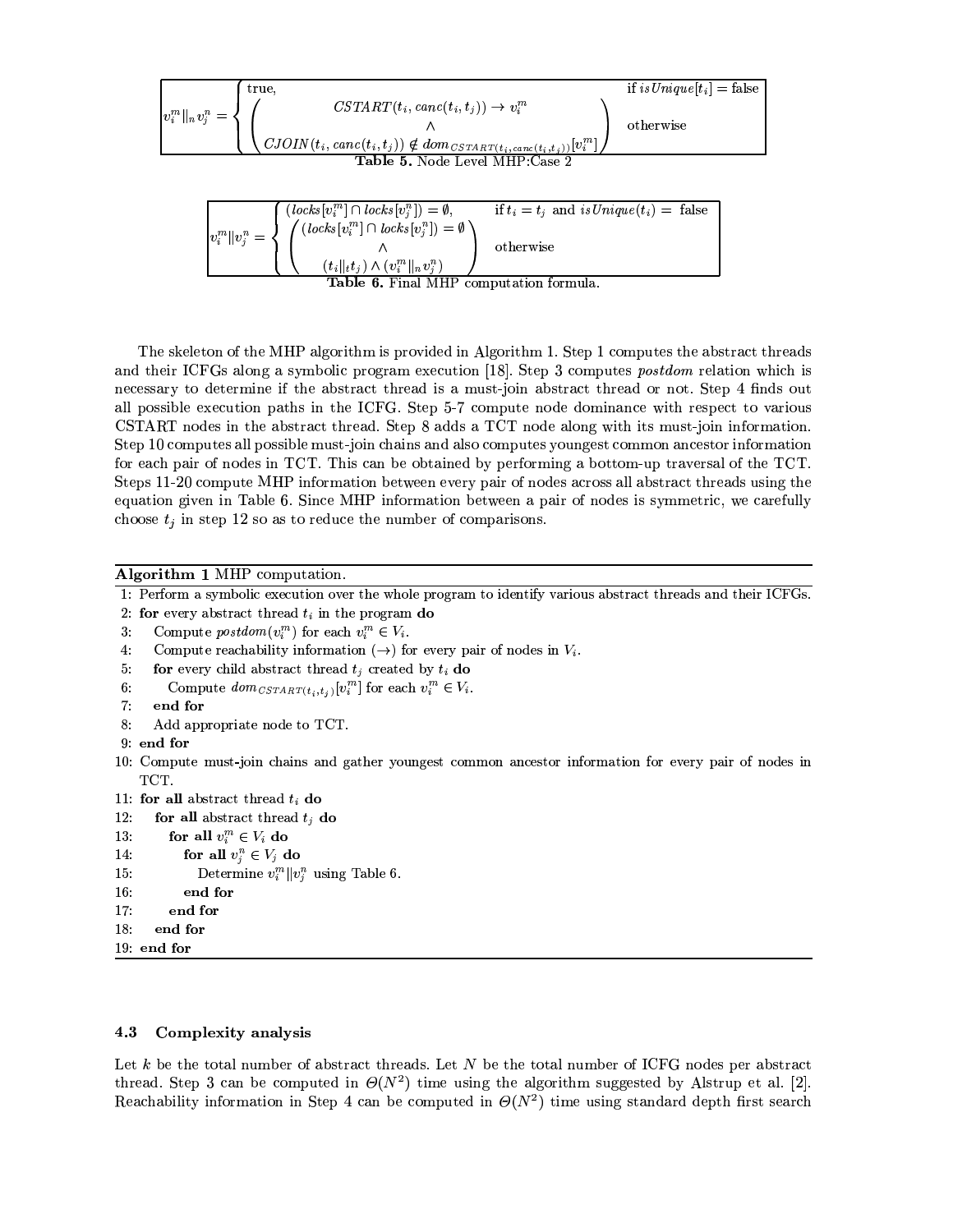algorithm. Since dominance with respect to a single node is computed in  $\Theta(N^2)$  time, steps 2-9 can be executed in a worst case complexity of  $\Theta((kN)^2)$ . Computation of must-join chain and common parent information in step 10 can be obtained in  $\Theta(k^2)$  complexity using a bottom up traversal of TCT. Careful selection of  $t_i$  will yield a time complexity of  $\Theta((k + {k \choose 2})N^2)$  for steps 11-21. Hence, the overall worst case time complexity of the algorithm is  $\Theta((kN)^2)$ . Note that the complexity analysis does not include the cost of computation of abstract threads and their ICFGs.

#### **Implementation details** 5

The abstract threads and their ICFGs are computed by performing a symbolic execution over the whole program. The focus of the description here is on the MHP analysis and details of the symbolic execution are discussed in [18].

# 5.1 Intra-procedural analysis

During intra-procedural analysis, we obtain a flow-sensitive control flow graph for a method. Each node in this graph corresponds to instructions in the original program/byte-code sequence: BEGIN and END nodes to indicate begin and end of methods, USE and ASS nodes for accessing and modifying shared data, CSTART and CJOIN nodes to indicate child abstract thread start and joins, ACQUIRE and RELEASE nodes to represent monitor regions, NEW nodes to indicate object/array allocations, CALL nodes to denote method invocations, and ENTRY and EXIT nodes to indicate thread entry and exit points (these two nodes can be maintained separately or merged with BEGIN and END nodes of the run method of the thread). While creating CSTART nodes, we create new abstract threads. For the main thread in Java, we create a special abstract thread.

# 5.2 Inter-procedural analysis

The CALL nodes of various methods are linked to their polymorphic callee's BEGIN nodes. The END nodes of the callee's are connected back to the successors of the caller's CALL node. In case a method is involved in recursion, we reuse the already computed intra-thread control flow graph nodes and hence do not descend into its call again. This approach can lead to artifact paths in the ICFG that cannot execute in real program execution. However, this does not affect the conservative results of the analysis. In case the target of a CALL node is not involved in any shared data access (leads to side effect free calls), we do not descend into it.

The nodes in ICFG are properly annotated with current set of locks. The lock sets are propagated as a stack in a flow sensitive manner along with the symbolic execution. Since the symbolic execution in every method is performed in a depth first order, the lock set of a successor depends both on the lock set of one of the predecessors and on the current node. Lock sets are modified appropriately for ACQUIRE and RELEASE nodes.

Along with the symbolic execution we gradually update the TCT. Initially TCT contains one node for the abstract thread corresponding to the main thread. Then as and when we encounter new CSTART nodes at various contexts, we create new abstract threads and add them to TCT.

## 5.3 Barriers

A barrier synchronization point has the effect of causing all threads to wait at the barrier until every thread has reached it. Barriers can be implemented in various ways in Java [12]. Since it is hard to detect barrier synchronization points using program analysis, we annotate programs at barrier synchronization points. This annotation helps us reduce the MHP pairs as the following way: statements above a barrier point never execute concurrently with the ones below the barrier.

## 5.4 Limitation

The 2-level MHP algorithm computes MHP information for programs with no synchronization constructs like wait, notify and notify All. The presence of such constructs may require the MHP algorithm to enumerate every runtime threads explicitly in the compilation time and thereby making the analysis expensive and inapplicable to unbounded number of threads.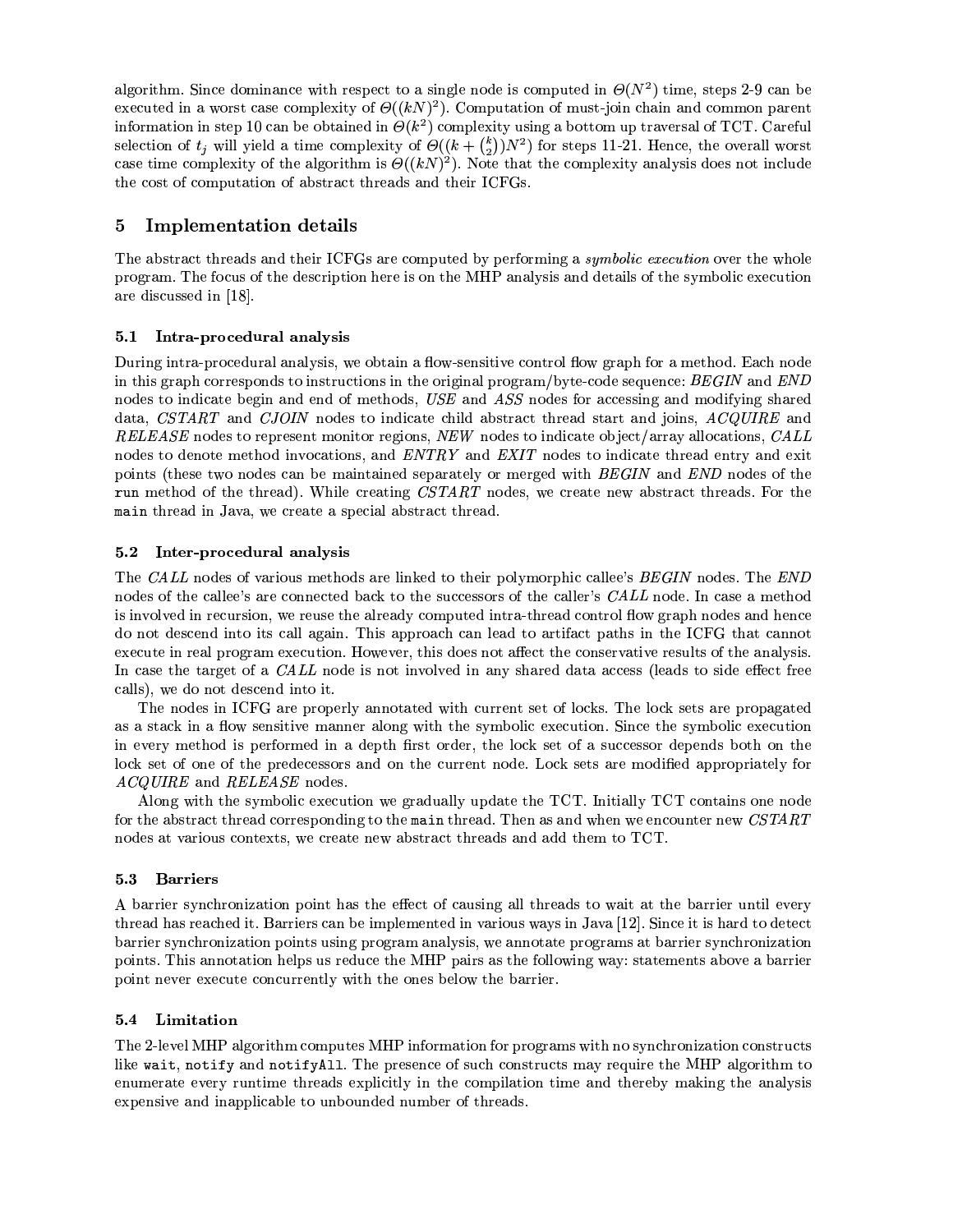#### 6 Experience

In this section, we report our experience in a Java-IA32 way-ahead compilation environment on a Pentium IV CPU at 2.66GHz running Redhat Linux. Our runtime system is based on GNU libgci version 2.96 [7]. The numbers we present refer to the overall program including library classes, and excluding native code. The effect of native code for aliasing and object access has been modeled explicitly in the compiler.

We use several multi-threaded benchmark programs  $[10, 24]$  to evaluate the precision of our analysis. JGFCrypt, JGFSeries, JGFSor, JGFLUFact, JGFSparsematmult, JGFMoldyn, JGFRaytracer, and JGFRaytracer are multi-threaded benchmarks from Java Grande Forum [10]. Other benchmarks philo, elevator, sor and tsp are described in  $[18]$ .

We compare the running time of our analysis with that of  $[16]$  et al. We modified their MHP algorithm to use our context and flow sensitive thread model. We also use the interprocedural control flow graph structure (ICFG) described in Section 3.1 instead of the Program Execution Graph (PEG) that they proposed. To model PEG interactions at thread start and join in ICFG, we keep additional information in ICFG nodes regarding threads started and joined at that node; this helps us propagate the OUT and M information in their MHP algorithm. Abstract threads which do not represent multiple instances of the runtime threads are handled easily by their MHP algorithm. For a non-unique abstract thread, we add additional explicit MHP computation among the nodes of the abstract thread (similar to the way our MHP algorithm computes MHP information for non-unique abstract threads).

| <b>Benchmarks</b>       | Naumovich et al. MHP [16] Our 2-level MHP Speedup |                 |      |
|-------------------------|---------------------------------------------------|-----------------|------|
|                         | in millisecond                                    | in milliseconds |      |
| JGFSor                  | 51                                                | 27              | 1.89 |
| <b>JGFSparsematmult</b> | 34                                                | 9               | 3.78 |
| <b>JGFSeries</b>        | 33                                                | 11              | 3.00 |
| <b>JGFLUFact</b>        | 50                                                | 29              | 1.72 |
| <b>JGFCrypt</b>         | 163                                               | 83              | 1.96 |
| JGFMoldyn               | 13415                                             | 13119           | 1.02 |
| <b>JGFMontecarlo</b>    | 3242                                              | 3193            | 1.02 |
| <b>JGFRaytracer</b>     | 2176                                              | 2034            | 1.07 |
| philo                   | 34                                                | 15              | 2.43 |
| elevator                | 248                                               | 183             | 1.36 |
| sor                     | 338                                               | 210             | 1.61 |
| tsp                     | 696                                               | 696             | 1.00 |
| $m$ trt                 | 4217                                              | 3823            | 1.10 |

Table 7. Running time of our MHP algorithm vs Naumovich et al.

Table 8 reports number of abstract threads and their corresponding number of ICFG nodes. In all the benchmarks, except the main thread which is unique, other abstract threads have multiple instances. Table 7 compares the running time of our MHP algorithm as opposed to Naumovich et al. On an average, we show 1.77x speedup on the running time of MHP algorithm.

For larger benchmarks like JGFMo1dyn, JGFMontecarlo, JGFRayTracer, and tsp, the abstract thread(s) except the main thread have higher number of ICFG nodes (Column 2 in Table 8). Since the computation of MHP information for abstract threads having multiple instances is same for both our algorithm and Naumovich et al. algorithm (Note that Naumovich et al. modeled runtime threads and hence did not have multiple instances of a thread; we added extra code to adapt to our thread model), the improvements are not significant. However, for other benchmarks like JGFSeries and JGFSparsematmult, we obtain large running time benefits.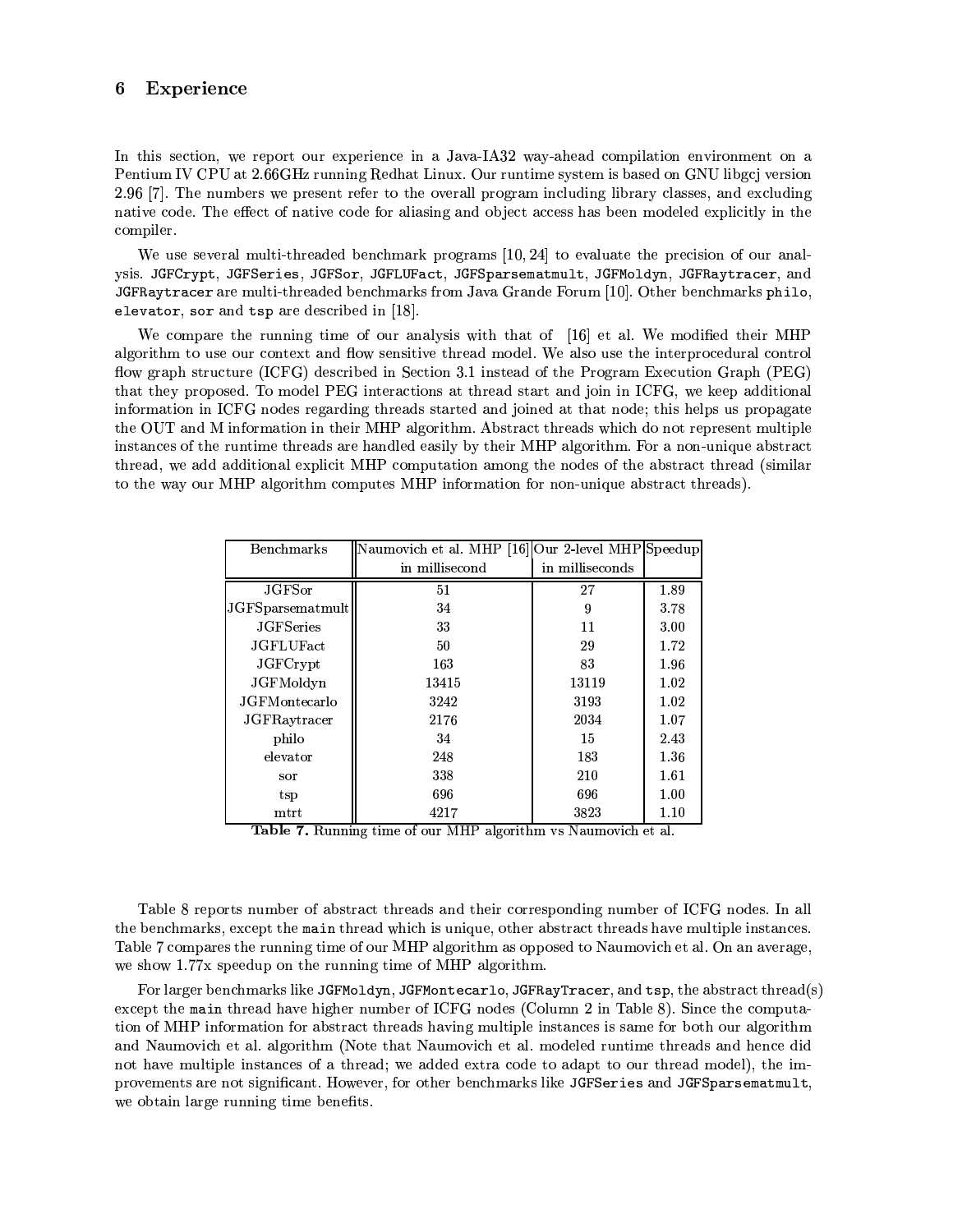| <b>Benchmarks</b>       | Num of abstract threads Num of ICFG nodes |                     |
|-------------------------|-------------------------------------------|---------------------|
|                         |                                           | in abstract threads |
| JGFSor                  | 2                                         | $48 + 69$           |
| <b>JGFSparsematmult</b> | 2                                         | $68 + 20$           |
| <b>JGFSeries</b>        | 2                                         | $53 + 21$           |
| <b>JGFLUFact</b>        | 2                                         | $57 + 57$           |
| JGFCrypt                | 3                                         | $52 + 61 + 61$      |
| JGFMoldyn               | 2                                         | $280 + 758$         |
| <b>JGFMontecarlo</b>    | 2                                         | $520 + 316$         |
| <b>JGFRaytracer</b>     | 2                                         | $387 + 221$         |
| philo                   | 2                                         | $17 + 93$           |
| elevator                | 2                                         | $83 + 142$          |
| sor                     | 3                                         | $83 + 77 + 77$      |
| tsp                     | $\overline{2}$                            | $181 + 398$         |
| $m$ trt                 | 3                                         | $85 + 1022 + 1022$  |

Table 8. Details about benchmarks.

#### Conclusion  $\overline{7}$

In this paper, we present a new thread model where individual thread abstractions are obtained in a flow and context sensitive manner from the program. The new thread abstraction models runtime threads precisely and yet efficiently during compile time. This thread model can be used in various concurrent program analysis and optimizations to improve the precision of results.

The thread model is subsequently used to compute MHP information efficiently. Splitting the MHP computation based on thread structure level (TCT) and individual thread abstraction's control flow structure level reduces the complexity of the algorithm as opposed to data flow based approach proposed by Naumovich et al. [15]. The TCT structure depicts interaction among threads and can be used to perform various thread structure analysis.

As concurrent programming is embraced by more users (and finds its way into future processor architectures), there will be increased demand on the compiler to produce precise static analysis results. Context and flow sensitive thread abstractions and thread structure analysis described in this paper can provide a solid back-bone for concurrency -aware compilation systems.

#### Acknowledgments 8

We thank Christoph v. Praun, Vivek Sarkar and Prof. Thomas Gross for their invaluable comments during early version of the paper. We also thank Matteo Corti and Florian Schneider for their contributions to the compiler infrastructure.

# References

- 1. Alfred V. Aho, Ravi Sethi, and Jeffrey D. Ullman. Compilers Principles, Techniques, and Tools. Addison-Wesley publishing company, 1986.
- 2. Stephen Alstrup, Peter W. Lauridsen, and Mikkel Thorup. Dominators in linear time. DIKU technical report,  $(35)$ , 1996.
- 3. David Callahan and Jaspal Subhlok. Static analysis of low-level synchronization. In Workshop on parallel and distributed debugging, pages 100-111, 1989.
- 4. Jong-Deok Choi, Manish Gupta, Mauricio J. Serrano, Vugranam C. Sreedhar, and Samuel P. Midkiff. Escape analysis for java. In Proceedings of the Conference on Object-Oriented Programming Systems, Languages, and Applications (OOPSLA), pages 1-19, 1999.
- 5. JongDeok. Choi, K. Lee, A. Loginov, R. O. Callahan, V. Sarkar, and M. Sridharan. Efficient and precise datarace detection for multithreaded object-oriented programs. In Proceedinas of the ACM SIGPLAN Conference on Programming Language Design and Implementation (PLDI), pages 258– 269, 2002.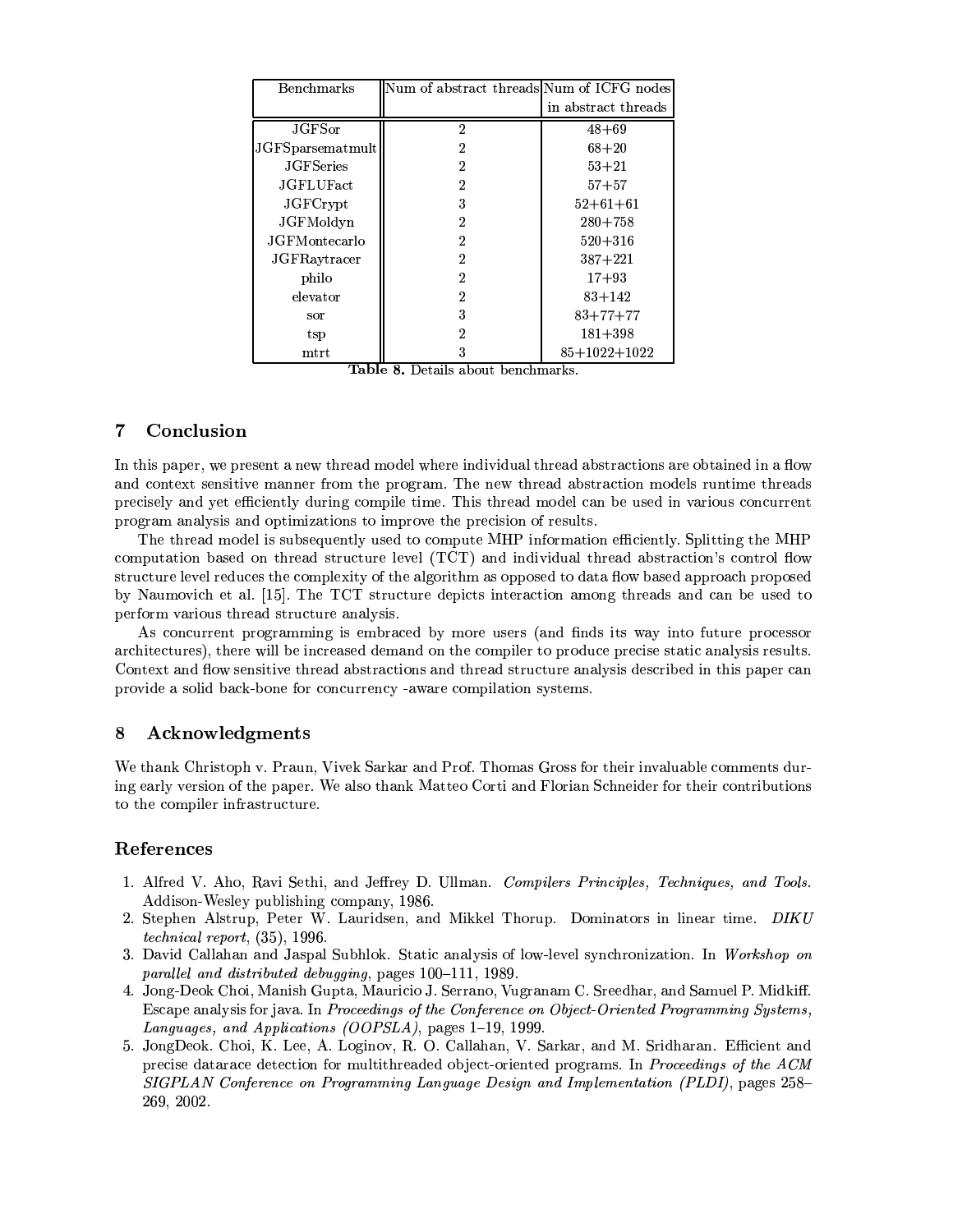- 6. Evelyn Duesterwald and Mary Lou Soffa. Concurrency analysis in the presence of procedures using a data-flow framework. In Proceedings of the Symposium on Testing, Analysis, and Verification, pages 36-48, 1991.
- 7. Gnu software, gcj the gnu compiler for the java programming language. http://gcc.gnu.org/java.
- 8. James Gosling, Bill Joy, Guy Steele, and Gilad Bracha. The Java Language Specification. Sun Microsystems, second edition, 2000.
- 9. Krinke J. Static slicing of threaded programs. Proceedings of the ACM SIGPLAN/SIGSOFT Workshop on Program Analysis for Software Tools and Engineering, pages 35–41, June 1998.
- 10. Java grande forum, multi-threaded benchmark suite. http://www.epcc.ed.ac.uk/javagrande.
- 11. Leslie Lamport. How to make a correct multiprocess program execute correctly on a multiprocessor. IEEE Transactions on Computers, 46(7):779-782, July 1997.
- 12. D. Lea. Concurrent Programming in Java. Addison-Wesley, second edition, 2000.
- 13. Lin Li and Clark Verbrugge, A practical mhp information analysis for concurrent java programs. In The 17th International Workshop on Languages and Compilers for Parallel Computing (LCPC'04), 2004.
- 14. S. P. Masticola and B. G. Ryder. Non-concurrency analysis. In Proceedings of the Fourth Symposium on on Principles and Practices of Parallel Programming, pages 129–138, May 1993.
- 15. G. Naumovich, G. S. Avunin, and L. A. Clarke. An efficient algorithm for computing mhp information for concurrent java programs. In Proceedings of the 7th European Software Engineering Conference and 7th International Symposium on Foundations of Software Engineering, pages 338– 354. September 1999.
- 16. Gleb Naumovich and George S. Avrunin. A conservative data flow algorithm for detecting all pairs of statements that may happen in parallel. In Proceedings of the 6th ACM SIGSOFT international symposium on Foundations of software engineering, pages 24–34, 1998.
- 17. Christoph von Praun and Thomas R. Gross. Object race detection. In Proceedings of Object-Oriented Programming, Systems, Languages, and Applications (OOPSLA'01), pages 70–82, October 2001.
- 18. Christoph von Praun and Thomas R. Gross. Static conflict analysis for multi-threaded objectoriented programs. In In Proceedings of the ACM SIGPLAN 2003 conference on Programming language design and implementation, pages 115-128, 2003.
- 19. Martin Rinard. Analysis of multithreaded programs. In Proceedings of Static Analysis Symposium  $(SAS'01)$ , July 2001.
- 20. Erik Ruf. Effective synchronization removal for java. In Proceedings of the ACM SIGPLAN 2000 conference on Programming language design and implementation  $(PLDI'00)$ , pages  $208-218$ , 2000.
- 21. V. Sarkar. Analysis and optimization of explicitly parallel programs using the parallel program graph representation. In The 10th International Workshop on Languages and Compilers for Parallel Computing  $(LCPC'04)$ , 1997.
- 22. V. Sarkar and Simons B. Parallel program graphs and their classification. In The Proceedings of ACM SIGPLAN-SIGSOFT workshop on Program analysis for software tools and engineering, 1998.
- 23. Dennis Shasha and Marc Snir. Efficient and correct execution of parallel programs that share memory. ACM Transactions on Programming Languages and Systems, 10(2):282-312, April 1988.
- 24. Spec jvm98 benchmarks. the standard performance evaluation corporation. http://www.spec.org/osg/jvm98.
- 25. Zehra Sura, Xing Fang, Chi-Leung Wong, Samuel P. Midkiff, Jaejin Lee, and David Padua. Compiler techniques for high performance sequentially consistent java programs. In PPoPP '05: Proceedings of the tenth ACM SIGPLAN symposium on Principles and practice of parallel programming, pages 2-13, New York, NY, USA, 2005. ACM Press.
- 26. Robert Tarjan. Depth-first search and linear graph algorithms. SIAM Journal on Computing,  $1(2):146-160$ , June 1972.
- 27. R. N. Taylor. Complexity of analyzing the synchronization structure of concurrent programs. Acta *Informatica*, 19:57-84, 1983.

#### Appendix - Thread Creation Tree  $\mathbf{A}$

The thread creation tree described in Section 3.3 precisely depicts the start-join ordering semantics among abstract threads in a program. Since the tree is computed in a context and flow sensitive manner.